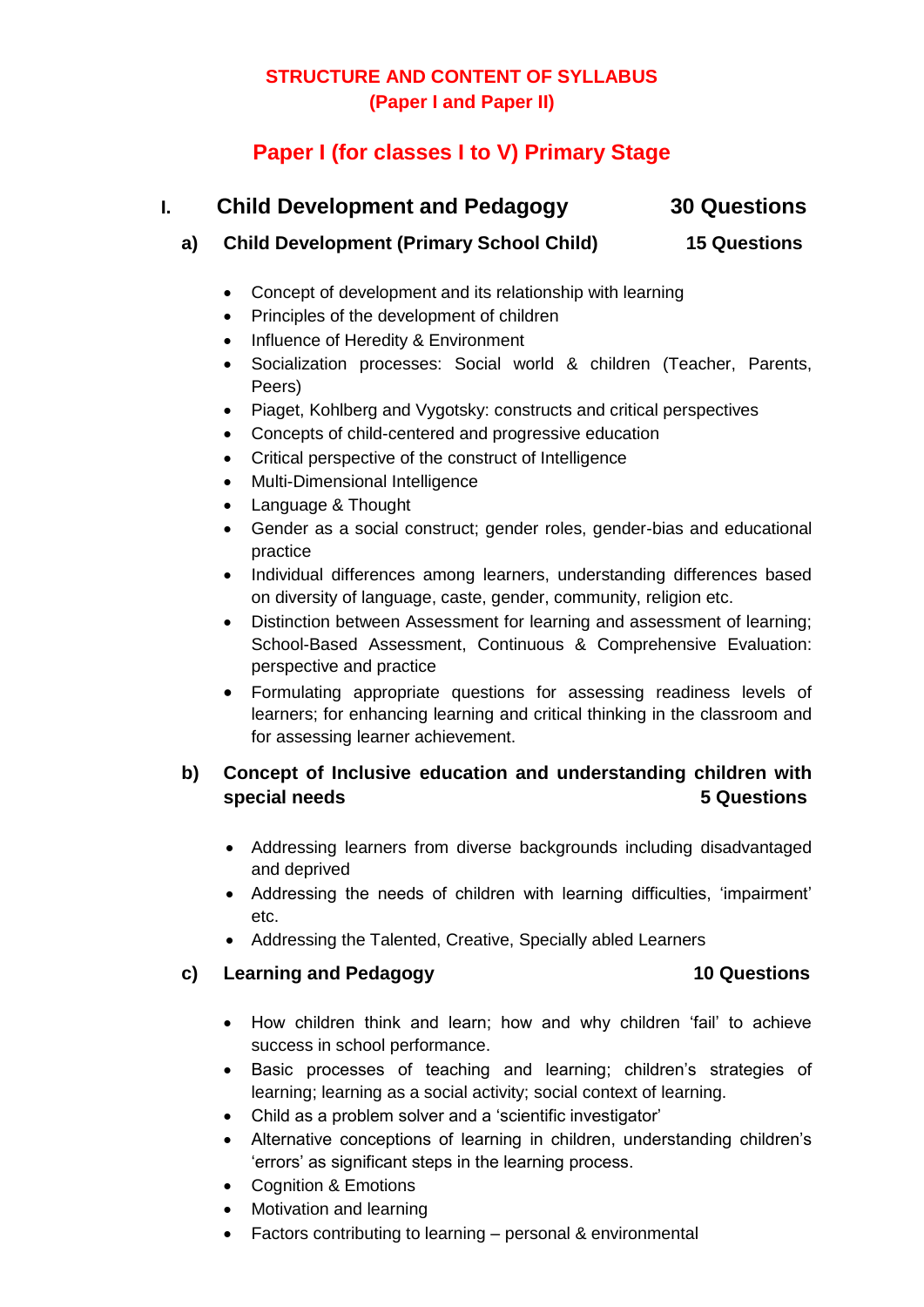## **II. Language I 30 Questions**

### **a) Language Comprehension 15 Questions**

Reading unseen passages – two passages one prose or drama and one poem with questions on comprehension, inference, grammar and verbal ability (Prose passage may be literary, scientific, narrative or discursive)

### **b) Pedagogy of Language Development 15 Questions**

- Learning and acquisition
- Principles of language Teaching
- Role of listening and speaking; function of language and how children use it as a tool
- Critical perspective on the role of grammar in learning a language for communicating ideas verbally and in written form
- Challenges of teaching language in a diverse classroom; language difficulties, errors and disorders
- Language Skills
- Evaluating language comprehension and proficiency: speaking, listening, reading and writing
- Teaching- learning materials: Textbook, multi-media materials, multilingual resource of the classroom
- Remedial Teaching

## **III. Language – II 30 Questions**

### **a) Comprehension 15 Questions**

Two unseen prose passages (discursive or literary or narrative or scientific) with question on comprehension, grammar and verbal ability

### **b) Pedagogy of Language Development 15 Questions**

- Learning and acquisition
- Principles of language Teaching
- Role of listening and speaking; function of language and how children use it as a tool
- Critical perspective on the role of grammar in learning a language for communicating ideas verbally and in written form;
- Challenges of teaching language in a diverse classroom; language difficulties, errors and disorders
- Language Skills
- Evaluating language comprehension and proficiency: speaking, listening, reading and writing
- Teaching learning materials: Textbook, multi-media materials, multilingual resource of the classroom
- Remedial Teaching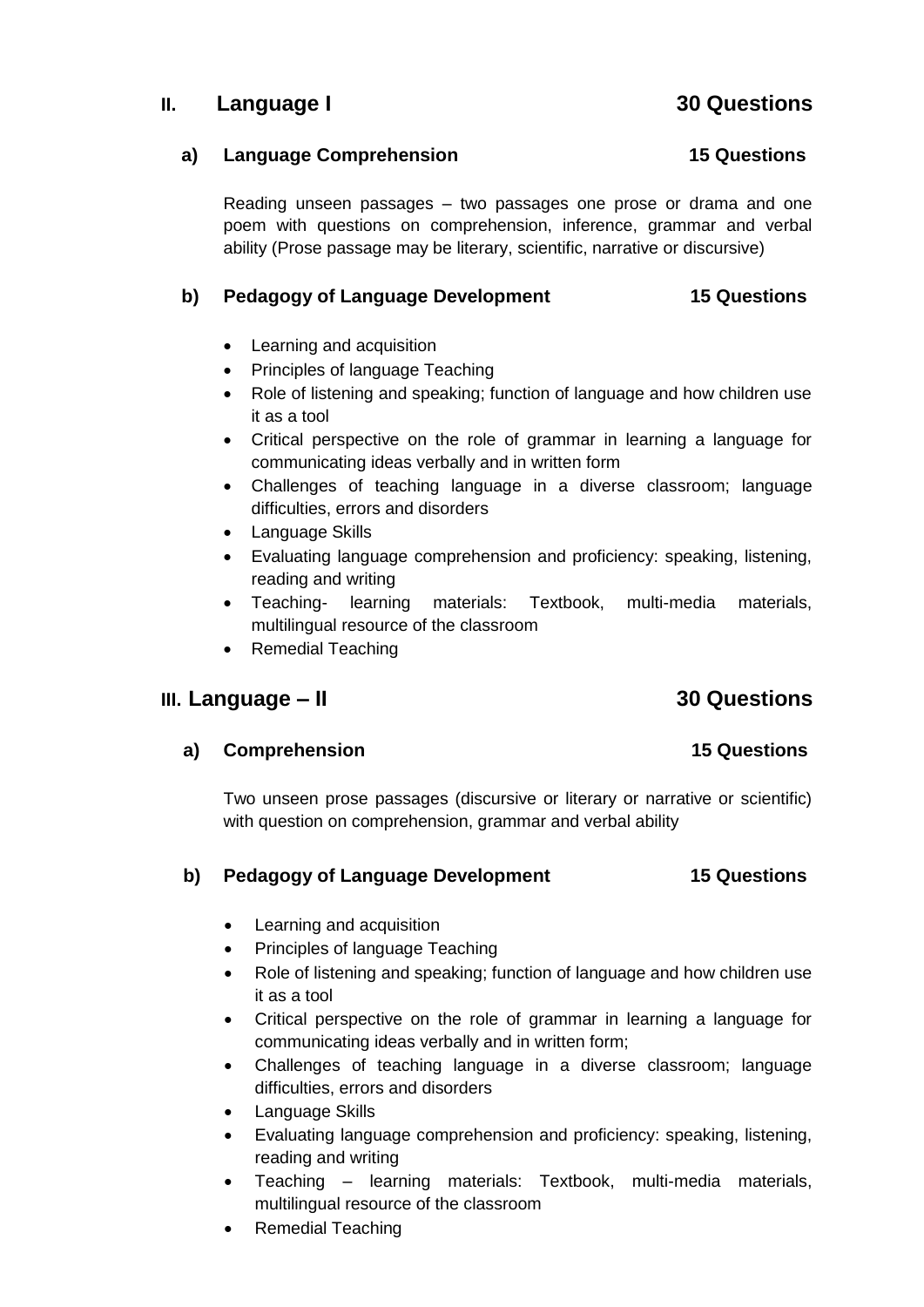- Geometry
- Shapes & Spatial Understanding
- Solids around Us
- Numbers
- Addition and Subtraction
- Multiplication
- **•** Division
- Measurement
- Weight
- Time
- Volume
- Data Handling
- Patterns
- Money

### **b) Pedagogical issues** 15 Questions

- Nature of Mathematics/Logical thinking; understanding children's thinking and reasoning patterns and strategies of making meaning and learning
- Place of Mathematics in Curriculum
- Language of Mathematics
- Community Mathematics
- Evaluation through formal and informal methods
- Problems of Teaching
- Error analysis and related aspects of learning and teaching
- Diagnostic and Remedial Teaching

## **V. Environmental Studies 30 Questions**

### **a) Content 15 Questions**

- i. Family and Friends:
	- 1.1 Relationships
	- 1.2 Work and Play
	- 1.3 Animals
	- 1.4 Plants
- ii. Food
- iii. Shelter
- iv. Water
- v. Travel
- vi. Things We Make and Do

# **IV Mathematics 30 Questions**

## **a) Content 15 Questions**